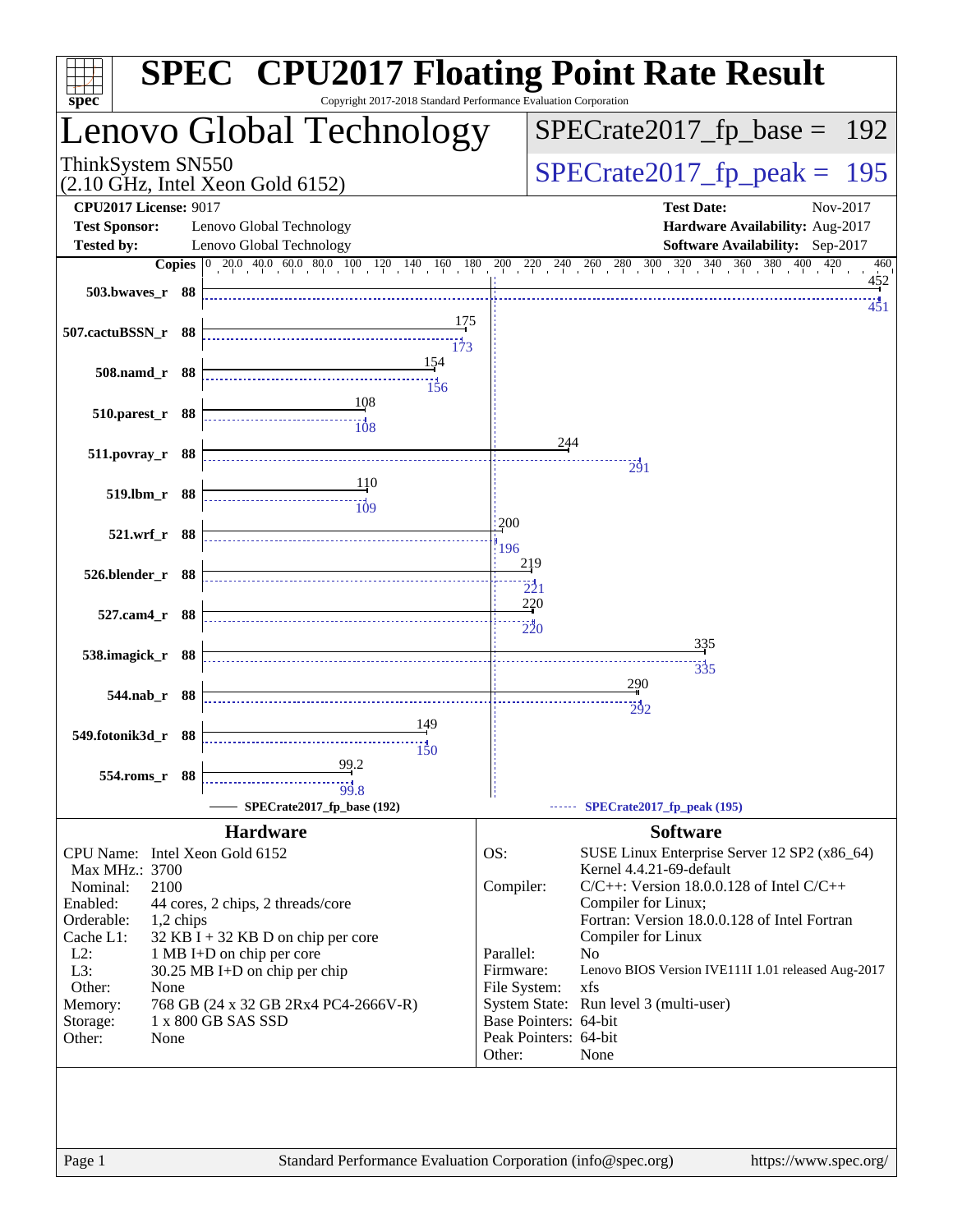

#### **[SPEC CPU2017 Floating Point Rate Result](http://www.spec.org/auto/cpu2017/Docs/result-fields.html#SPECCPU2017FloatingPointRateResult)** Copyright 2017-2018 Standard Performance Evaluation Corporation

# Lenovo Global Technology

(2.10 GHz, Intel Xeon Gold 6152)

ThinkSystem SN550<br>  $(2.10 \text{ GHz})$  Intel Xeon Gold 6152)

[SPECrate2017\\_fp\\_base =](http://www.spec.org/auto/cpu2017/Docs/result-fields.html#SPECrate2017fpbase) 192

**[Test Sponsor:](http://www.spec.org/auto/cpu2017/Docs/result-fields.html#TestSponsor)** Lenovo Global Technology **[Hardware Availability:](http://www.spec.org/auto/cpu2017/Docs/result-fields.html#HardwareAvailability)** Aug-2017

**[CPU2017 License:](http://www.spec.org/auto/cpu2017/Docs/result-fields.html#CPU2017License)** 9017 **[Test Date:](http://www.spec.org/auto/cpu2017/Docs/result-fields.html#TestDate)** Nov-2017 **[Tested by:](http://www.spec.org/auto/cpu2017/Docs/result-fields.html#Testedby)** Lenovo Global Technology **[Software Availability:](http://www.spec.org/auto/cpu2017/Docs/result-fields.html#SoftwareAvailability)** Sep-2017

#### **[Results Table](http://www.spec.org/auto/cpu2017/Docs/result-fields.html#ResultsTable)**

|                                 | <b>Base</b>   |                |       |                |              | <b>Peak</b>    |       |               |                |              |                |              |                |              |
|---------------------------------|---------------|----------------|-------|----------------|--------------|----------------|-------|---------------|----------------|--------------|----------------|--------------|----------------|--------------|
| <b>Benchmark</b>                | <b>Copies</b> | <b>Seconds</b> | Ratio | <b>Seconds</b> | <b>Ratio</b> | <b>Seconds</b> | Ratio | <b>Copies</b> | <b>Seconds</b> | <b>Ratio</b> | <b>Seconds</b> | <b>Ratio</b> | <b>Seconds</b> | <b>Ratio</b> |
| 503.bwayes r                    | 88            | 1956           | 451   | 1953           | 452          | 1954           | 452   | 88            | 1959           | 451          | 1954           | 452          | 1958           | <b>451</b>   |
| 507.cactuBSSN r                 | 88            | 636            | 175   | 636            | 175          | 635            | 175   | 88            | 644            | 173          | 644            | 173          | 645            | 173          |
| $508$ .namd $r$                 | 88            | 541            | 155   | 542            | 154          | 541            | 154   | 88            | 534            | <b>156</b>   | 535            | 156          | 534            | 156          |
| $510.parest_r$                  | 88            | 2128           | 108   | 2124           | 108          | 2126           | 108   | 88            | 2125           | 108          | 2122           | 108          | 2122           | <b>108</b>   |
| 511.povray_r                    | 88            | 843            | 244   | 844            | 244          | 843            | 244   | 88            | 706            | 291          | 706            | 291          | 705            | 292          |
| $519$ .lbm $r$                  | 88            | 846            | 110   | 847            | <b>110</b>   | 848            | 109   | 88            | 853            | 109          | 853            | 109          | 853            | <b>109</b>   |
| $521$ .wrf r                    | 88            | 987            | 200   | 988            | 200          | 988            | 200   | 88            | 1013           | 195          | 1006           | 196          | 1006           | <u>196</u>   |
| 526.blender_r                   | 88            | 612            | 219   | 612            | 219          | 610            | 220   | 88            | 605            | 221          | 606            | 221          | 606            | 221          |
| $527$ .cam $4$ r                | 88            | 701            | 220   | 699            | 220          | 699            | 220   | 88            | 700            | 220          | 697            | 221          | 700            | <b>220</b>   |
| 538.imagick_r                   | 88            | 654            | 335   | 655            | 334          | 654            | 335   | 88            | 653            | 335          | 653            | 335          | 653            | 335          |
| $544$ .nab r                    | 88            | 512            | 289   | 510            | 290          | 510            | 290   | 88            | 508            | 292          | 507            | 292          | 507            | 292          |
| 549.fotonik3d r                 | 88            | 2294           | 149   | 2294           | 149          | 2295           | 149   | 88            | 2295           | 149          | 2293           | 150          | 2293           | <b>150</b>   |
| 554.roms_r                      | 88            | 1406           | 99.5  | 1411           | 99.1         | 1410           | 99.2  | 88            | 1401           | 99.8         | 1396           | 100          | 1403           | 99.7         |
| $SPECrate2017$ fp base =<br>192 |               |                |       |                |              |                |       |               |                |              |                |              |                |              |

**[SPECrate2017\\_fp\\_peak =](http://www.spec.org/auto/cpu2017/Docs/result-fields.html#SPECrate2017fppeak) 195**

Results appear in the [order in which they were run.](http://www.spec.org/auto/cpu2017/Docs/result-fields.html#RunOrder) Bold underlined text [indicates a median measurement.](http://www.spec.org/auto/cpu2017/Docs/result-fields.html#Median)

#### **[Submit Notes](http://www.spec.org/auto/cpu2017/Docs/result-fields.html#SubmitNotes)**

 The numactl mechanism was used to bind copies to processors. The config file option 'submit' was used to generate numactl commands to bind each copy to a specific processor. For details, please see the config file.

### **[Operating System Notes](http://www.spec.org/auto/cpu2017/Docs/result-fields.html#OperatingSystemNotes)**

Stack size set to unlimited using "ulimit -s unlimited"

#### **[General Notes](http://www.spec.org/auto/cpu2017/Docs/result-fields.html#GeneralNotes)**

Environment variables set by runcpu before the start of the run: LD\_LIBRARY\_PATH = "/home/cpu2017.1.0.2.ic18.0/lib/ia32:/home/cpu2017.1.0.2.ic18.0/lib/intel64" LD\_LIBRARY\_PATH = "\$LD\_LIBRARY\_PATH:/home/cpu2017.1.0.2.ic18.0/je5.0.1-32:/home/cpu2017.1.0.2.ic18.0/je5.0.1-64" Binaries compiled on a system with 1x Intel Core i7-4790 CPU + 32GB RAM memory using Redhat Enterprise Linux 7.4 Transparent Huge Pages enabled by default Prior to runcpu invocation Filesystem page cache synced and cleared with: sync; echo 3> /proc/sys/vm/drop\_caches runcpu command invoked through numactl i.e.: numactl --interleave=all runcpu <etc>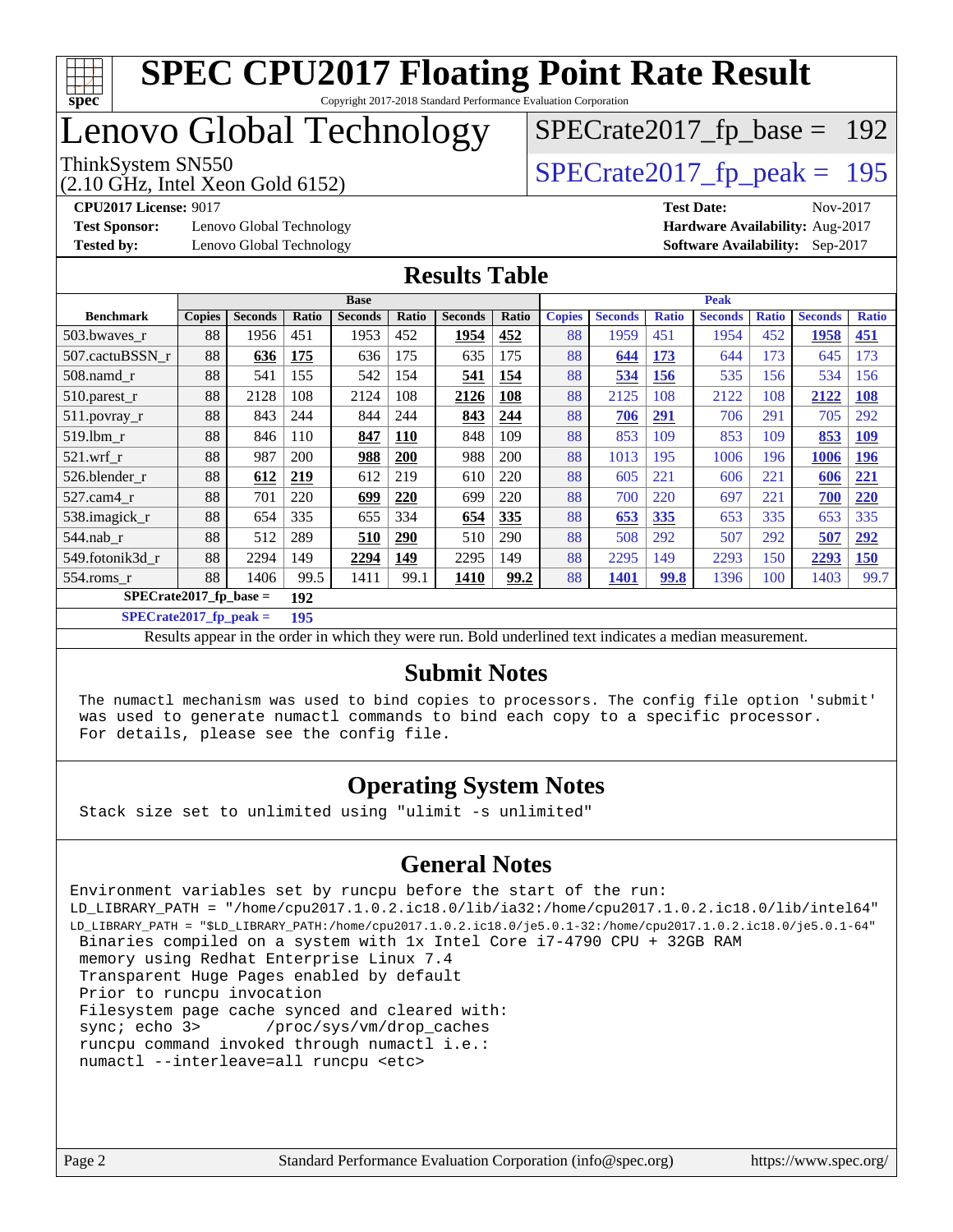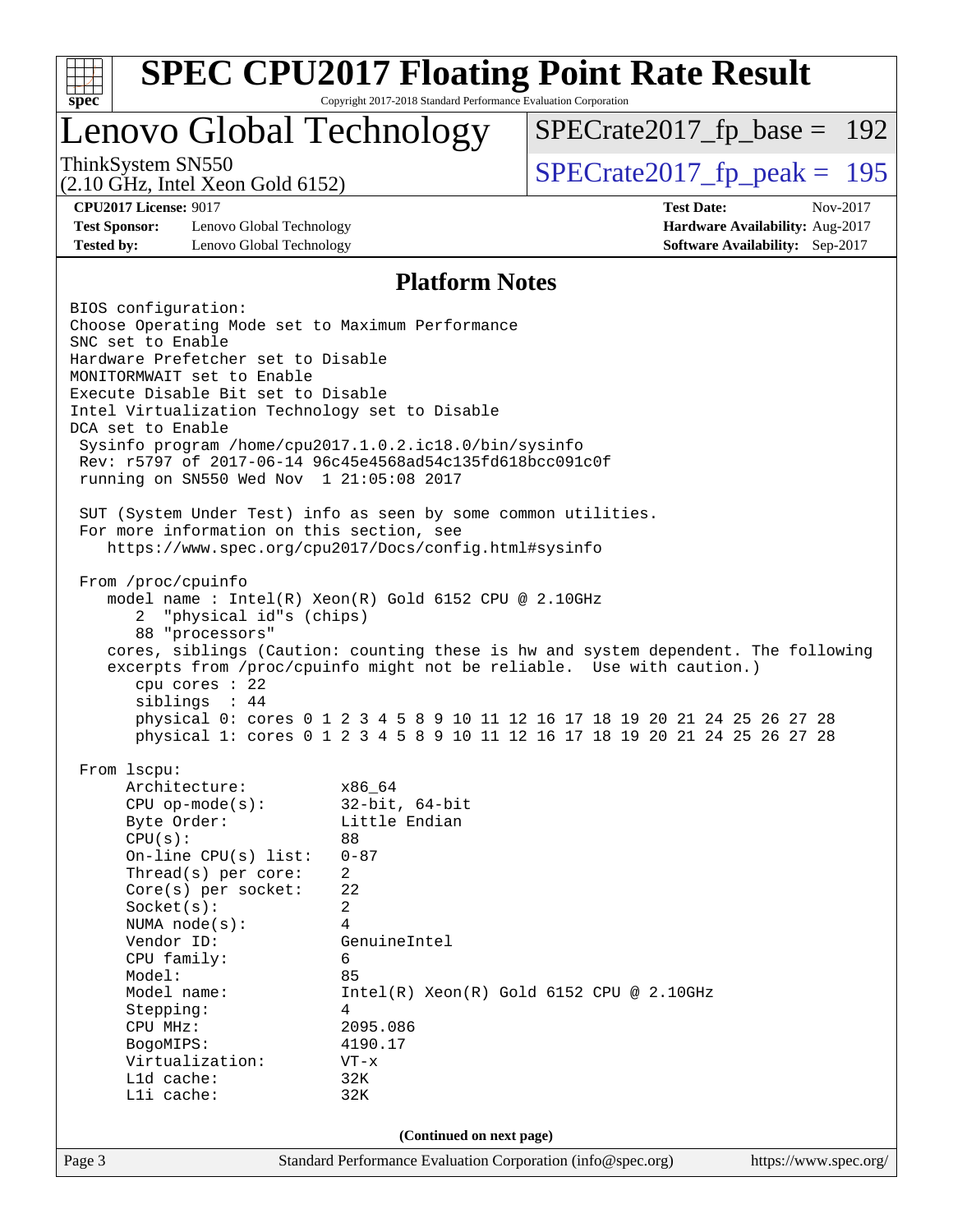| <b>SPEC CPU2017 Floating Point Rate Result</b><br>Copyright 2017-2018 Standard Performance Evaluation Corporation<br>Spec                                                                                                                                                                                                                                                                                                                                                                                                                                                                                                                                                                                                                                                                                                                                                                                                                                                                                                                        |                                                                                                                                                                                                                                                                                                          |
|--------------------------------------------------------------------------------------------------------------------------------------------------------------------------------------------------------------------------------------------------------------------------------------------------------------------------------------------------------------------------------------------------------------------------------------------------------------------------------------------------------------------------------------------------------------------------------------------------------------------------------------------------------------------------------------------------------------------------------------------------------------------------------------------------------------------------------------------------------------------------------------------------------------------------------------------------------------------------------------------------------------------------------------------------|----------------------------------------------------------------------------------------------------------------------------------------------------------------------------------------------------------------------------------------------------------------------------------------------------------|
| Lenovo Global Technology                                                                                                                                                                                                                                                                                                                                                                                                                                                                                                                                                                                                                                                                                                                                                                                                                                                                                                                                                                                                                         | $SPECrate2017_fp\_base = 192$                                                                                                                                                                                                                                                                            |
| ThinkSystem SN550<br>$(2.10 \text{ GHz}, \text{Intel Xeon Gold } 6152)$                                                                                                                                                                                                                                                                                                                                                                                                                                                                                                                                                                                                                                                                                                                                                                                                                                                                                                                                                                          | $SPECTate2017$ _fp_peak = 195                                                                                                                                                                                                                                                                            |
| <b>CPU2017 License: 9017</b><br><b>Test Sponsor:</b><br>Lenovo Global Technology<br><b>Tested by:</b><br>Lenovo Global Technology                                                                                                                                                                                                                                                                                                                                                                                                                                                                                                                                                                                                                                                                                                                                                                                                                                                                                                                | <b>Test Date:</b><br>Nov-2017<br>Hardware Availability: Aug-2017<br>Software Availability: Sep-2017                                                                                                                                                                                                      |
| <b>Platform Notes (Continued)</b>                                                                                                                                                                                                                                                                                                                                                                                                                                                                                                                                                                                                                                                                                                                                                                                                                                                                                                                                                                                                                |                                                                                                                                                                                                                                                                                                          |
| $L2$ cache:<br>1024K<br>30976K<br>L3 cache:<br>NUMA node0 CPU(s):<br>NUMA nodel CPU(s):<br>NUMA node2 CPU(s):<br>NUMA node3 CPU(s):<br>Flags:<br>pat pse36 clflush dts acpi mmx fxsr sse sse2 ss ht tm pbe syscall nx pdpelgb rdtscp<br>lm constant_tsc art arch_perfmon pebs bts rep_good nopl xtopology nonstop_tsc<br>aperfmperf eagerfpu pni pclmulqdq dtes64 monitor ds_cpl vmx smx est tm2 ssse3 sdbg<br>fma cx16 xtpr pdcm pcid dca sse4_1 sse4_2 x2apic movbe popcnt tsc_deadline_timer aes<br>xsave avx f16c rdrand lahf_lm abm 3dnowprefetch ida arat epb pln pts dtherm intel_pt<br>tpr_shadow vnmi flexpriority ept vpid fsgsbase tsc_adjust bmil hle avx2 smep bmi2<br>erms invpcid rtm cqm mpx avx512f avx512dq rdseed adx smap clflushopt clwb avx512cd<br>avx512bw avx512vl xsaveopt xsavec xgetbvl cqm_llc cqm_occup_llc                                                                                                                                                                                                        | $0-2, 6-8, 11-13, 17, 18, 44-46, 50-52, 55-57, 61, 62$<br>3-5, 9, 10, 14-16, 19-21, 47-49, 53, 54, 58-60, 63-65<br>22-24, 28-30, 33-35, 39, 40, 66-68, 72-74, 77-79, 83, 84<br>25-27, 31, 32, 36-38, 41-43, 69-71, 75, 76, 80-82, 85-87<br>fpu vme de pse tsc msr pae mce cx8 apic sep mtrr pge mca cmov |
| cache size $: 30976$ KB<br>From numactl --hardware WARNING: a numactl 'node' might or might not correspond to a<br>physical chip.<br>$available: 4 nodes (0-3)$<br>node 0 cpus: 0 1 2 6 7 8 11 12 13 17 18 44 45 46 50 51 52 55 56 57 61 62<br>node 0 size: 193114 MB<br>node 0 free: 192121 MB<br>node 1 cpus: 3 4 5 9 10 14 15 16 19 20 21 47 48 49 53 54 58 59 60 63 64 65<br>node 1 size: 193521 MB<br>node 1 free: 192739 MB<br>node 2 cpus: 22 23 24 28 29 30 33 34 35 39 40 66 67 68 72 73 74 77 78 79 83 84<br>node 2 size: 193521 MB<br>node 2 free: 192764 MB<br>node 3 cpus: 25 26 27 31 32 36 37 38 41 42 43 69 70 71 75 76 80 81 82 85 86 87<br>node 3 size: 193518 MB<br>node 3 free: 192663 MB<br>node distances:<br>node<br>$\overline{0}$<br>1<br>3<br>2<br>0 :<br>10<br>11<br>21<br>21<br>1:<br>11<br>10<br>21<br>21<br>2:<br>21<br>21<br>10<br>11<br>21<br>3:<br>21<br>11<br>10<br>From /proc/meminfo<br>MemTotal:<br>792243944 kB<br>HugePages_Total:<br>0<br>Hugepagesize:<br>2048 kB<br>From /etc/*release* /etc/*version* |                                                                                                                                                                                                                                                                                                          |
| (Continued on next page)                                                                                                                                                                                                                                                                                                                                                                                                                                                                                                                                                                                                                                                                                                                                                                                                                                                                                                                                                                                                                         |                                                                                                                                                                                                                                                                                                          |
| Page 4<br>Standard Performance Evaluation Corporation (info@spec.org)                                                                                                                                                                                                                                                                                                                                                                                                                                                                                                                                                                                                                                                                                                                                                                                                                                                                                                                                                                            | https://www.spec.org/                                                                                                                                                                                                                                                                                    |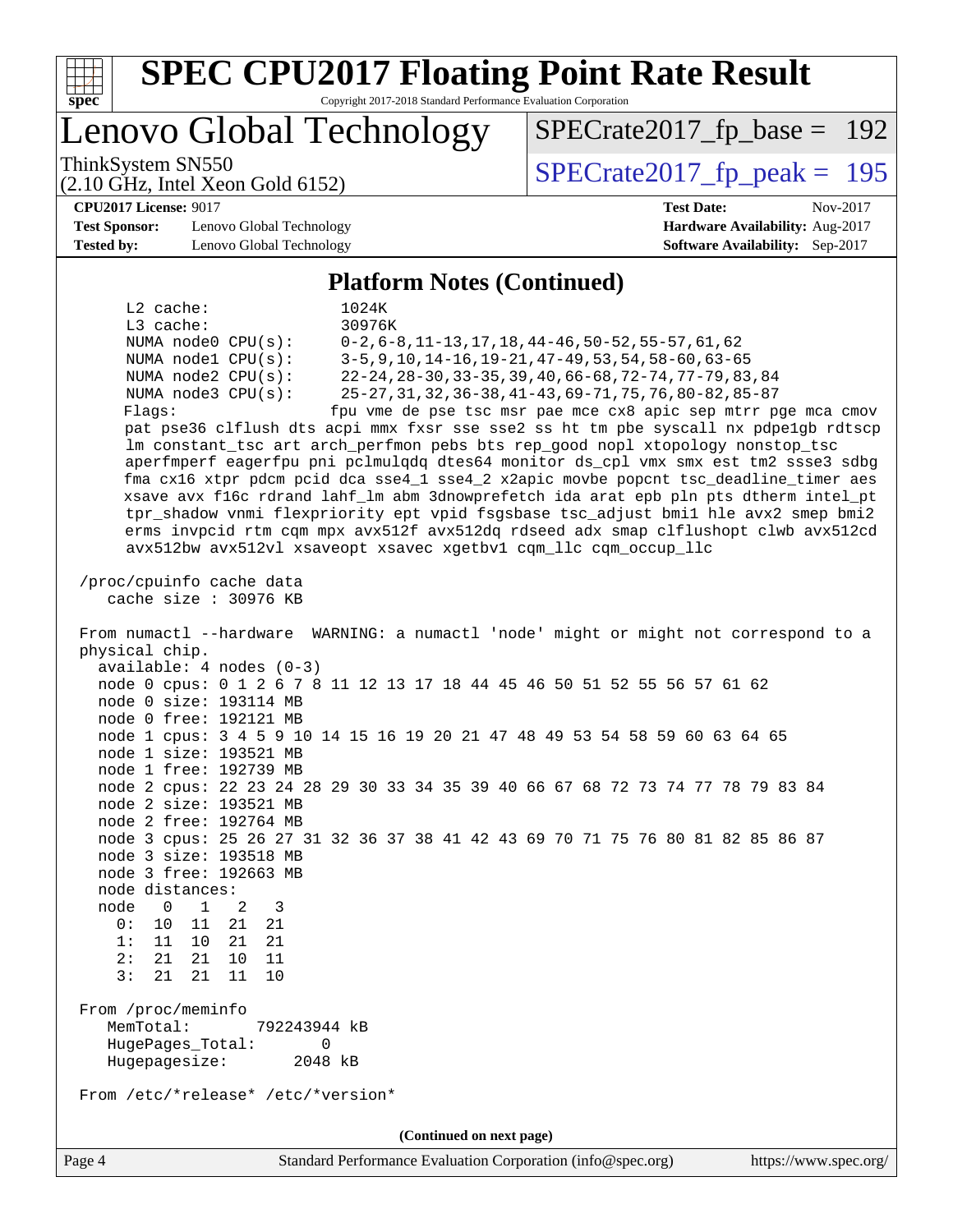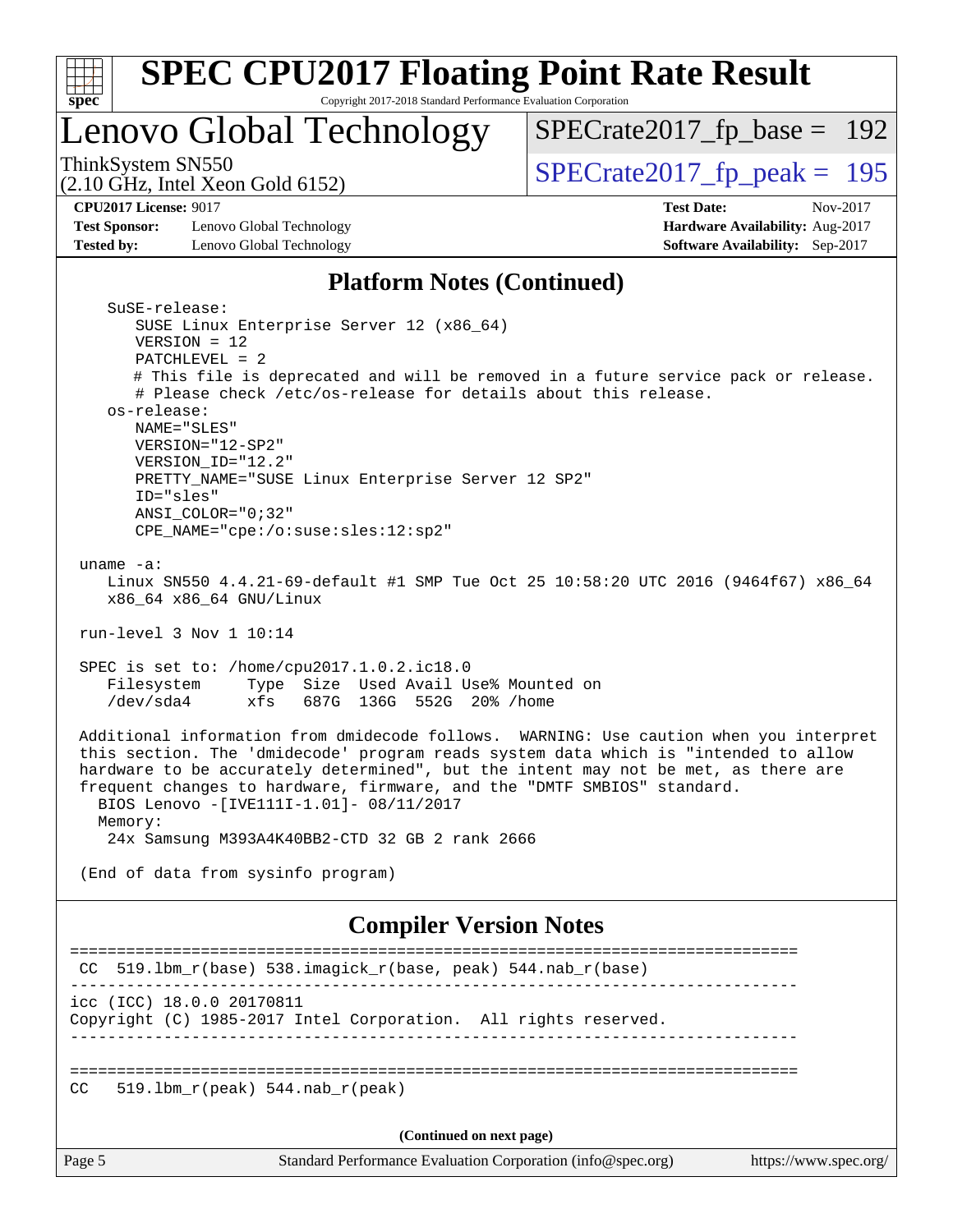| S<br>e<br>U |  |  |  |  |  |
|-------------|--|--|--|--|--|

Copyright 2017-2018 Standard Performance Evaluation Corporation

# Lenovo Global Technology

ThinkSystem SN550<br>  $(2.10 \text{ GHz})$  Intel Xeon Gold 6152)

[SPECrate2017\\_fp\\_base =](http://www.spec.org/auto/cpu2017/Docs/result-fields.html#SPECrate2017fpbase) 192

(2.10 GHz, Intel Xeon Gold 6152)

**[Test Sponsor:](http://www.spec.org/auto/cpu2017/Docs/result-fields.html#TestSponsor)** Lenovo Global Technology **[Hardware Availability:](http://www.spec.org/auto/cpu2017/Docs/result-fields.html#HardwareAvailability)** Aug-2017 **[Tested by:](http://www.spec.org/auto/cpu2017/Docs/result-fields.html#Testedby)** Lenovo Global Technology **[Software Availability:](http://www.spec.org/auto/cpu2017/Docs/result-fields.html#SoftwareAvailability)** Sep-2017

**[CPU2017 License:](http://www.spec.org/auto/cpu2017/Docs/result-fields.html#CPU2017License)** 9017 **[Test Date:](http://www.spec.org/auto/cpu2017/Docs/result-fields.html#TestDate)** Nov-2017

### **[Compiler Version Notes \(Continued\)](http://www.spec.org/auto/cpu2017/Docs/result-fields.html#CompilerVersionNotes)**

| icc (ICC) 18.0.0 20170811<br>Copyright (C) 1985-2017 Intel Corporation. All rights reserved.                                                                                                                                                            |                                              |  |  |  |  |  |
|---------------------------------------------------------------------------------------------------------------------------------------------------------------------------------------------------------------------------------------------------------|----------------------------------------------|--|--|--|--|--|
| CXXC 508.namd_r(base) 510.parest_r(base)                                                                                                                                                                                                                |                                              |  |  |  |  |  |
| icpc (ICC) 18.0.0 20170811<br>Copyright (C) 1985-2017 Intel Corporation. All rights reserved.                                                                                                                                                           |                                              |  |  |  |  |  |
| CXXC 508.namd_r(peak) 510.parest_r(peak)                                                                                                                                                                                                                |                                              |  |  |  |  |  |
| ---------------------<br>icpc (ICC) 18.0.0 20170811<br>Copyright (C) 1985-2017 Intel Corporation. All rights reserved.                                                                                                                                  |                                              |  |  |  |  |  |
| 511.povray_r(base) 526.blender_r(base)<br>CC.                                                                                                                                                                                                           |                                              |  |  |  |  |  |
| icpc (ICC) 18.0.0 20170811<br>Copyright (C) 1985-2017 Intel Corporation. All rights reserved.<br>icc (ICC) 18.0.0 20170811<br>Copyright (C) 1985-2017 Intel Corporation. All rights reserved.                                                           |                                              |  |  |  |  |  |
| 511.povray_r(peak) 526.blender_r(peak)<br>CC                                                                                                                                                                                                            |                                              |  |  |  |  |  |
| icpc (ICC) 18.0.0 20170811<br>Copyright (C) 1985-2017 Intel Corporation. All rights reserved.<br>icc (ICC) 18.0.0 20170811<br>Copyright (C) 1985-2017 Intel Corporation. All rights reserved.                                                           |                                              |  |  |  |  |  |
| 507.cactuBSSN_r(base)<br>FC                                                                                                                                                                                                                             |                                              |  |  |  |  |  |
| icpc (ICC) 18.0.0 20170811<br>Copyright (C) 1985-2017 Intel Corporation.<br>icc (ICC) 18.0.0 20170811<br>Copyright (C) 1985-2017 Intel Corporation.<br>ifort (IFORT) 18.0.0 20170811<br>Copyright (C) 1985-2017 Intel Corporation. All rights reserved. | All rights reserved.<br>All rights reserved. |  |  |  |  |  |
| (Continued on next page)                                                                                                                                                                                                                                |                                              |  |  |  |  |  |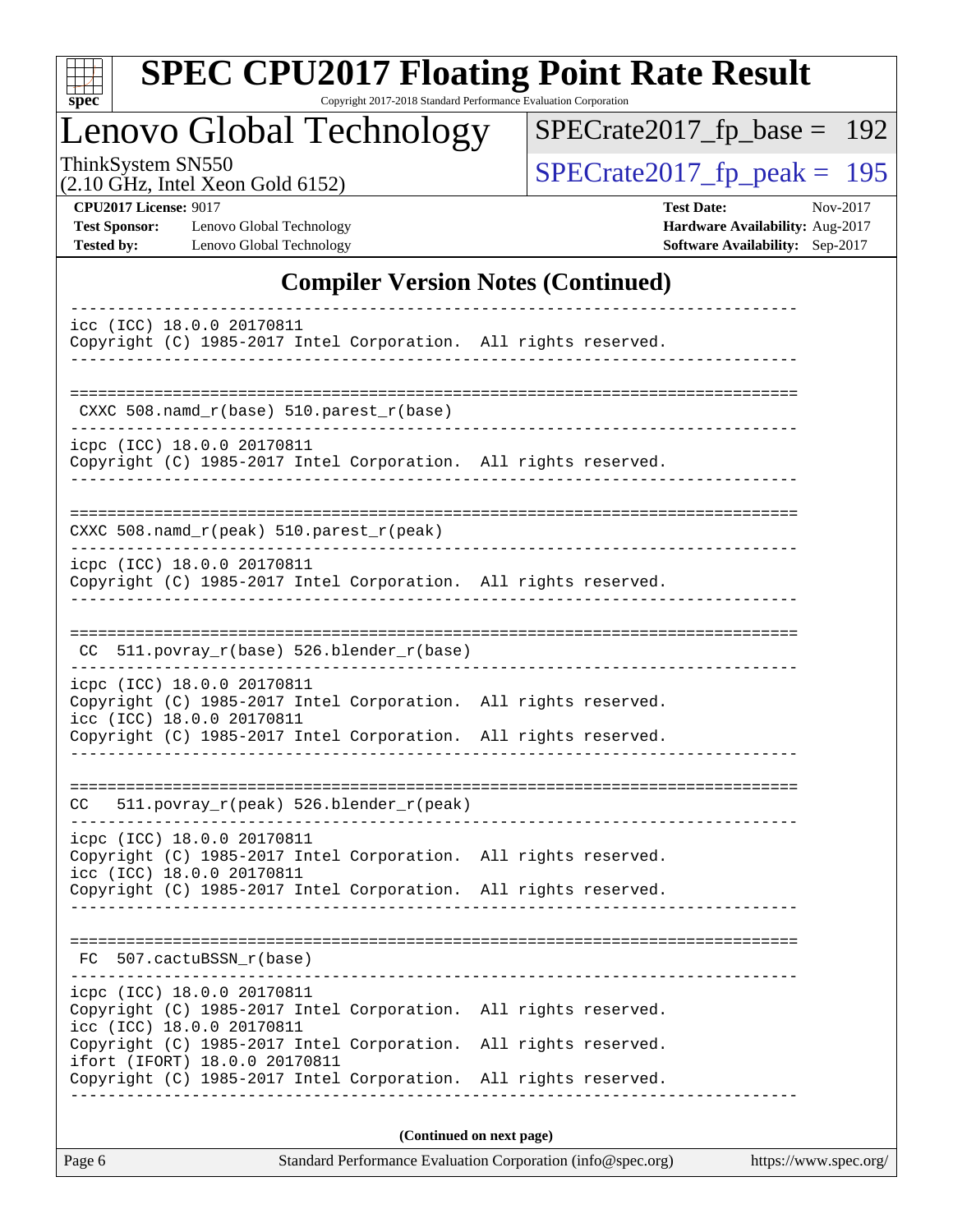

Copyright 2017-2018 Standard Performance Evaluation Corporation

# Lenovo Global Technology

ThinkSystem SN550<br>  $(2.10 \text{ GHz})$  Intel Xeon Gold 6152) [SPECrate2017\\_fp\\_base =](http://www.spec.org/auto/cpu2017/Docs/result-fields.html#SPECrate2017fpbase) 192

(2.10 GHz, Intel Xeon Gold 6152)

**[Test Sponsor:](http://www.spec.org/auto/cpu2017/Docs/result-fields.html#TestSponsor)** Lenovo Global Technology **[Hardware Availability:](http://www.spec.org/auto/cpu2017/Docs/result-fields.html#HardwareAvailability)** Aug-2017 **[Tested by:](http://www.spec.org/auto/cpu2017/Docs/result-fields.html#Testedby)** Lenovo Global Technology **[Software Availability:](http://www.spec.org/auto/cpu2017/Docs/result-fields.html#SoftwareAvailability)** Sep-2017

**[CPU2017 License:](http://www.spec.org/auto/cpu2017/Docs/result-fields.html#CPU2017License)** 9017 **[Test Date:](http://www.spec.org/auto/cpu2017/Docs/result-fields.html#TestDate)** Nov-2017

### **[Compiler Version Notes \(Continued\)](http://www.spec.org/auto/cpu2017/Docs/result-fields.html#CompilerVersionNotes)**

| 507.cactuBSSN_r(peak)<br>FC.                                                                                                  |                                                                       |
|-------------------------------------------------------------------------------------------------------------------------------|-----------------------------------------------------------------------|
| icpc (ICC) 18.0.0 20170811<br>Copyright (C) 1985-2017 Intel Corporation. All rights reserved.<br>icc (ICC) 18.0.0 20170811    |                                                                       |
| Copyright (C) 1985-2017 Intel Corporation.<br>ifort (IFORT) 18.0.0 20170811                                                   | All rights reserved.                                                  |
| Copyright (C) 1985-2017 Intel Corporation. All rights reserved.                                                               |                                                                       |
| FC                                                                                                                            | 503.bwaves_r(base, peak) 549.fotonik3d_r(base, peak) 554.roms_r(base) |
| ifort (IFORT) 18.0.0 20170811<br>Copyright (C) 1985-2017 Intel Corporation. All rights reserved.                              |                                                                       |
| $554.rows_r (peak)$<br>FC                                                                                                     |                                                                       |
| ifort (IFORT) 18.0.0 20170811<br>Copyright (C) 1985-2017 Intel Corporation. All rights reserved.                              |                                                                       |
| $521.wrf_r(base) 527.cam4_r(base)$<br>CC.                                                                                     |                                                                       |
| ifort (IFORT) 18.0.0 20170811<br>Copyright (C) 1985-2017 Intel Corporation. All rights reserved.<br>icc (ICC) 18.0.0 20170811 |                                                                       |
| Copyright (C) 1985-2017 Intel Corporation. All rights reserved.                                                               |                                                                       |
| 521.wrf $r(\text{peak})$ 527.cam4 $r(\text{peak})$<br>CC.                                                                     |                                                                       |
| ifort (IFORT) 18.0.0 20170811<br>Copyright (C) 1985-2017 Intel Corporation. All rights reserved.<br>icc (ICC) 18.0.0 20170811 |                                                                       |
| Copyright (C) 1985-2017 Intel Corporation. All rights reserved.                                                               |                                                                       |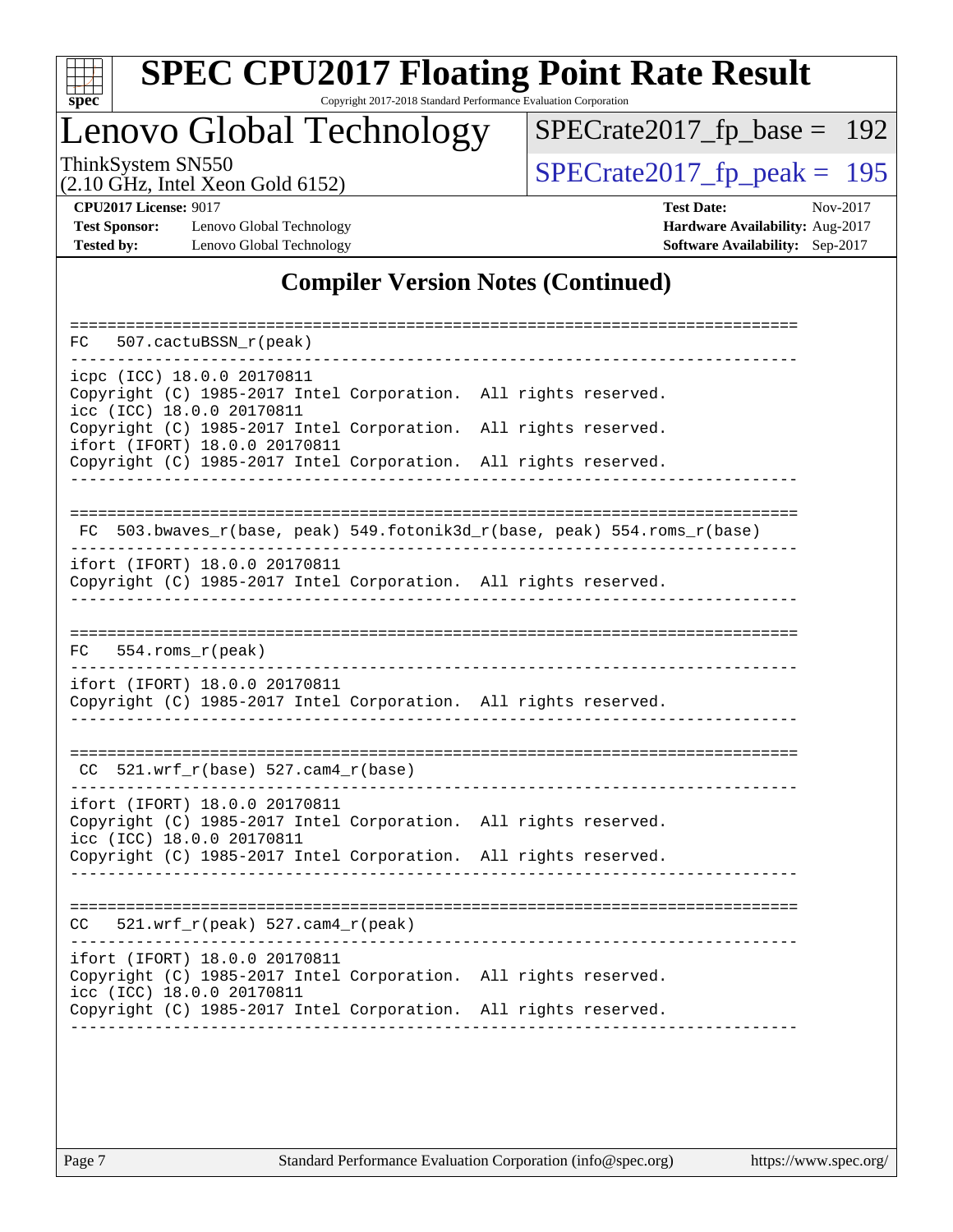

#### **[SPEC CPU2017 Floating Point Rate Result](http://www.spec.org/auto/cpu2017/Docs/result-fields.html#SPECCPU2017FloatingPointRateResult)** Copyright 2017-2018 Standard Performance Evaluation Corporation

# Lenovo Global Technology

[SPECrate2017\\_fp\\_base =](http://www.spec.org/auto/cpu2017/Docs/result-fields.html#SPECrate2017fpbase) 192

(2.10 GHz, Intel Xeon Gold 6152)

ThinkSystem SN550<br>  $(2.10 \text{ GHz})$  Intel Xeon Gold 6152)

**[Test Sponsor:](http://www.spec.org/auto/cpu2017/Docs/result-fields.html#TestSponsor)** Lenovo Global Technology **[Hardware Availability:](http://www.spec.org/auto/cpu2017/Docs/result-fields.html#HardwareAvailability)** Aug-2017 **[Tested by:](http://www.spec.org/auto/cpu2017/Docs/result-fields.html#Testedby)** Lenovo Global Technology **[Software Availability:](http://www.spec.org/auto/cpu2017/Docs/result-fields.html#SoftwareAvailability)** Sep-2017

**[CPU2017 License:](http://www.spec.org/auto/cpu2017/Docs/result-fields.html#CPU2017License)** 9017 **[Test Date:](http://www.spec.org/auto/cpu2017/Docs/result-fields.html#TestDate)** Nov-2017

### **[Base Compiler Invocation](http://www.spec.org/auto/cpu2017/Docs/result-fields.html#BaseCompilerInvocation)**

[C benchmarks:](http://www.spec.org/auto/cpu2017/Docs/result-fields.html#Cbenchmarks)

[icc](http://www.spec.org/cpu2017/results/res2017q4/cpu2017-20171114-00681.flags.html#user_CCbase_intel_icc_18.0_66fc1ee009f7361af1fbd72ca7dcefbb700085f36577c54f309893dd4ec40d12360134090235512931783d35fd58c0460139e722d5067c5574d8eaf2b3e37e92)

[C++ benchmarks:](http://www.spec.org/auto/cpu2017/Docs/result-fields.html#CXXbenchmarks) [icpc](http://www.spec.org/cpu2017/results/res2017q4/cpu2017-20171114-00681.flags.html#user_CXXbase_intel_icpc_18.0_c510b6838c7f56d33e37e94d029a35b4a7bccf4766a728ee175e80a419847e808290a9b78be685c44ab727ea267ec2f070ec5dc83b407c0218cded6866a35d07)

[Fortran benchmarks](http://www.spec.org/auto/cpu2017/Docs/result-fields.html#Fortranbenchmarks): [ifort](http://www.spec.org/cpu2017/results/res2017q4/cpu2017-20171114-00681.flags.html#user_FCbase_intel_ifort_18.0_8111460550e3ca792625aed983ce982f94888b8b503583aa7ba2b8303487b4d8a21a13e7191a45c5fd58ff318f48f9492884d4413fa793fd88dd292cad7027ca)

[Benchmarks using both Fortran and C:](http://www.spec.org/auto/cpu2017/Docs/result-fields.html#BenchmarksusingbothFortranandC) [ifort](http://www.spec.org/cpu2017/results/res2017q4/cpu2017-20171114-00681.flags.html#user_CC_FCbase_intel_ifort_18.0_8111460550e3ca792625aed983ce982f94888b8b503583aa7ba2b8303487b4d8a21a13e7191a45c5fd58ff318f48f9492884d4413fa793fd88dd292cad7027ca) [icc](http://www.spec.org/cpu2017/results/res2017q4/cpu2017-20171114-00681.flags.html#user_CC_FCbase_intel_icc_18.0_66fc1ee009f7361af1fbd72ca7dcefbb700085f36577c54f309893dd4ec40d12360134090235512931783d35fd58c0460139e722d5067c5574d8eaf2b3e37e92)

[Benchmarks using both C and C++](http://www.spec.org/auto/cpu2017/Docs/result-fields.html#BenchmarksusingbothCandCXX): [icpc](http://www.spec.org/cpu2017/results/res2017q4/cpu2017-20171114-00681.flags.html#user_CC_CXXbase_intel_icpc_18.0_c510b6838c7f56d33e37e94d029a35b4a7bccf4766a728ee175e80a419847e808290a9b78be685c44ab727ea267ec2f070ec5dc83b407c0218cded6866a35d07) [icc](http://www.spec.org/cpu2017/results/res2017q4/cpu2017-20171114-00681.flags.html#user_CC_CXXbase_intel_icc_18.0_66fc1ee009f7361af1fbd72ca7dcefbb700085f36577c54f309893dd4ec40d12360134090235512931783d35fd58c0460139e722d5067c5574d8eaf2b3e37e92)

[Benchmarks using Fortran, C, and C++:](http://www.spec.org/auto/cpu2017/Docs/result-fields.html#BenchmarksusingFortranCandCXX) [icpc](http://www.spec.org/cpu2017/results/res2017q4/cpu2017-20171114-00681.flags.html#user_CC_CXX_FCbase_intel_icpc_18.0_c510b6838c7f56d33e37e94d029a35b4a7bccf4766a728ee175e80a419847e808290a9b78be685c44ab727ea267ec2f070ec5dc83b407c0218cded6866a35d07) [icc](http://www.spec.org/cpu2017/results/res2017q4/cpu2017-20171114-00681.flags.html#user_CC_CXX_FCbase_intel_icc_18.0_66fc1ee009f7361af1fbd72ca7dcefbb700085f36577c54f309893dd4ec40d12360134090235512931783d35fd58c0460139e722d5067c5574d8eaf2b3e37e92) [ifort](http://www.spec.org/cpu2017/results/res2017q4/cpu2017-20171114-00681.flags.html#user_CC_CXX_FCbase_intel_ifort_18.0_8111460550e3ca792625aed983ce982f94888b8b503583aa7ba2b8303487b4d8a21a13e7191a45c5fd58ff318f48f9492884d4413fa793fd88dd292cad7027ca)

### **[Base Portability Flags](http://www.spec.org/auto/cpu2017/Docs/result-fields.html#BasePortabilityFlags)**

 503.bwaves\_r: [-DSPEC\\_LP64](http://www.spec.org/cpu2017/results/res2017q4/cpu2017-20171114-00681.flags.html#suite_basePORTABILITY503_bwaves_r_DSPEC_LP64) 507.cactuBSSN\_r: [-DSPEC\\_LP64](http://www.spec.org/cpu2017/results/res2017q4/cpu2017-20171114-00681.flags.html#suite_basePORTABILITY507_cactuBSSN_r_DSPEC_LP64) 508.namd\_r: [-DSPEC\\_LP64](http://www.spec.org/cpu2017/results/res2017q4/cpu2017-20171114-00681.flags.html#suite_basePORTABILITY508_namd_r_DSPEC_LP64) 510.parest\_r: [-DSPEC\\_LP64](http://www.spec.org/cpu2017/results/res2017q4/cpu2017-20171114-00681.flags.html#suite_basePORTABILITY510_parest_r_DSPEC_LP64) 511.povray\_r: [-DSPEC\\_LP64](http://www.spec.org/cpu2017/results/res2017q4/cpu2017-20171114-00681.flags.html#suite_basePORTABILITY511_povray_r_DSPEC_LP64) 519.lbm\_r: [-DSPEC\\_LP64](http://www.spec.org/cpu2017/results/res2017q4/cpu2017-20171114-00681.flags.html#suite_basePORTABILITY519_lbm_r_DSPEC_LP64) 521.wrf\_r: [-DSPEC\\_LP64](http://www.spec.org/cpu2017/results/res2017q4/cpu2017-20171114-00681.flags.html#suite_basePORTABILITY521_wrf_r_DSPEC_LP64) [-DSPEC\\_CASE\\_FLAG](http://www.spec.org/cpu2017/results/res2017q4/cpu2017-20171114-00681.flags.html#b521.wrf_r_baseCPORTABILITY_DSPEC_CASE_FLAG) [-convert big\\_endian](http://www.spec.org/cpu2017/results/res2017q4/cpu2017-20171114-00681.flags.html#user_baseFPORTABILITY521_wrf_r_convert_big_endian_c3194028bc08c63ac5d04de18c48ce6d347e4e562e8892b8bdbdc0214820426deb8554edfa529a3fb25a586e65a3d812c835984020483e7e73212c4d31a38223) 526.blender\_r: [-DSPEC\\_LP64](http://www.spec.org/cpu2017/results/res2017q4/cpu2017-20171114-00681.flags.html#suite_basePORTABILITY526_blender_r_DSPEC_LP64) [-DSPEC\\_LINUX](http://www.spec.org/cpu2017/results/res2017q4/cpu2017-20171114-00681.flags.html#b526.blender_r_baseCPORTABILITY_DSPEC_LINUX) [-funsigned-char](http://www.spec.org/cpu2017/results/res2017q4/cpu2017-20171114-00681.flags.html#user_baseCPORTABILITY526_blender_r_force_uchar_40c60f00ab013830e2dd6774aeded3ff59883ba5a1fc5fc14077f794d777847726e2a5858cbc7672e36e1b067e7e5c1d9a74f7176df07886a243d7cc18edfe67) 527.cam4\_r: [-DSPEC\\_LP64](http://www.spec.org/cpu2017/results/res2017q4/cpu2017-20171114-00681.flags.html#suite_basePORTABILITY527_cam4_r_DSPEC_LP64) [-DSPEC\\_CASE\\_FLAG](http://www.spec.org/cpu2017/results/res2017q4/cpu2017-20171114-00681.flags.html#b527.cam4_r_baseCPORTABILITY_DSPEC_CASE_FLAG) 538.imagick\_r: [-DSPEC\\_LP64](http://www.spec.org/cpu2017/results/res2017q4/cpu2017-20171114-00681.flags.html#suite_basePORTABILITY538_imagick_r_DSPEC_LP64) 544.nab\_r: [-DSPEC\\_LP64](http://www.spec.org/cpu2017/results/res2017q4/cpu2017-20171114-00681.flags.html#suite_basePORTABILITY544_nab_r_DSPEC_LP64) 549.fotonik3d\_r: [-DSPEC\\_LP64](http://www.spec.org/cpu2017/results/res2017q4/cpu2017-20171114-00681.flags.html#suite_basePORTABILITY549_fotonik3d_r_DSPEC_LP64) 554.roms\_r: [-DSPEC\\_LP64](http://www.spec.org/cpu2017/results/res2017q4/cpu2017-20171114-00681.flags.html#suite_basePORTABILITY554_roms_r_DSPEC_LP64)

# **[Base Optimization Flags](http://www.spec.org/auto/cpu2017/Docs/result-fields.html#BaseOptimizationFlags)**

[C benchmarks](http://www.spec.org/auto/cpu2017/Docs/result-fields.html#Cbenchmarks):

[-xCORE-AVX2](http://www.spec.org/cpu2017/results/res2017q4/cpu2017-20171114-00681.flags.html#user_CCbase_f-xCORE-AVX2) [-ipo](http://www.spec.org/cpu2017/results/res2017q4/cpu2017-20171114-00681.flags.html#user_CCbase_f-ipo) [-O3](http://www.spec.org/cpu2017/results/res2017q4/cpu2017-20171114-00681.flags.html#user_CCbase_f-O3) [-no-prec-div](http://www.spec.org/cpu2017/results/res2017q4/cpu2017-20171114-00681.flags.html#user_CCbase_f-no-prec-div) [-qopt-prefetch](http://www.spec.org/cpu2017/results/res2017q4/cpu2017-20171114-00681.flags.html#user_CCbase_f-qopt-prefetch) [-ffinite-math-only](http://www.spec.org/cpu2017/results/res2017q4/cpu2017-20171114-00681.flags.html#user_CCbase_f_finite_math_only_cb91587bd2077682c4b38af759c288ed7c732db004271a9512da14a4f8007909a5f1427ecbf1a0fb78ff2a814402c6114ac565ca162485bbcae155b5e4258871) [-qopt-mem-layout-trans=3](http://www.spec.org/cpu2017/results/res2017q4/cpu2017-20171114-00681.flags.html#user_CCbase_f-qopt-mem-layout-trans_de80db37974c74b1f0e20d883f0b675c88c3b01e9d123adea9b28688d64333345fb62bc4a798493513fdb68f60282f9a726aa07f478b2f7113531aecce732043)

[C++ benchmarks:](http://www.spec.org/auto/cpu2017/Docs/result-fields.html#CXXbenchmarks) [-xCORE-AVX2](http://www.spec.org/cpu2017/results/res2017q4/cpu2017-20171114-00681.flags.html#user_CXXbase_f-xCORE-AVX2) [-ipo](http://www.spec.org/cpu2017/results/res2017q4/cpu2017-20171114-00681.flags.html#user_CXXbase_f-ipo) [-O3](http://www.spec.org/cpu2017/results/res2017q4/cpu2017-20171114-00681.flags.html#user_CXXbase_f-O3) [-no-prec-div](http://www.spec.org/cpu2017/results/res2017q4/cpu2017-20171114-00681.flags.html#user_CXXbase_f-no-prec-div) [-qopt-prefetch](http://www.spec.org/cpu2017/results/res2017q4/cpu2017-20171114-00681.flags.html#user_CXXbase_f-qopt-prefetch) [-ffinite-math-only](http://www.spec.org/cpu2017/results/res2017q4/cpu2017-20171114-00681.flags.html#user_CXXbase_f_finite_math_only_cb91587bd2077682c4b38af759c288ed7c732db004271a9512da14a4f8007909a5f1427ecbf1a0fb78ff2a814402c6114ac565ca162485bbcae155b5e4258871)

**(Continued on next page)**

| age 8 |  |  |  |  |
|-------|--|--|--|--|
|-------|--|--|--|--|

Page 8 Standard Performance Evaluation Corporation [\(info@spec.org\)](mailto:info@spec.org) <https://www.spec.org/>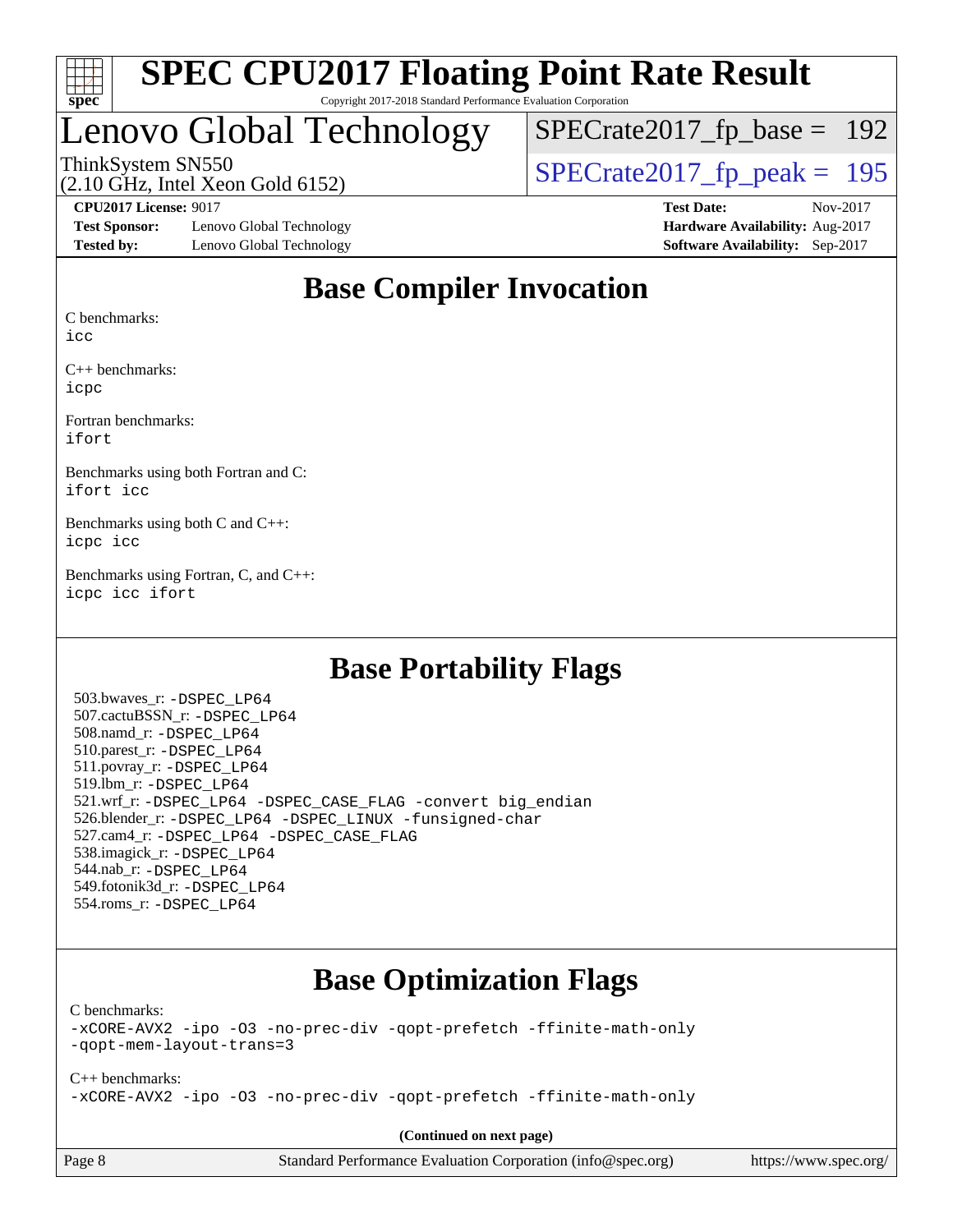

Copyright 2017-2018 Standard Performance Evaluation Corporation

# Lenovo Global Technology

[SPECrate2017\\_fp\\_base =](http://www.spec.org/auto/cpu2017/Docs/result-fields.html#SPECrate2017fpbase) 192

(2.10 GHz, Intel Xeon Gold 6152)

ThinkSystem SN550<br>  $(2.10 \text{ GHz})$  Intel Xeon Gold 6152)

**[Test Sponsor:](http://www.spec.org/auto/cpu2017/Docs/result-fields.html#TestSponsor)** Lenovo Global Technology **[Hardware Availability:](http://www.spec.org/auto/cpu2017/Docs/result-fields.html#HardwareAvailability)** Aug-2017 **[Tested by:](http://www.spec.org/auto/cpu2017/Docs/result-fields.html#Testedby)** Lenovo Global Technology **[Software Availability:](http://www.spec.org/auto/cpu2017/Docs/result-fields.html#SoftwareAvailability)** Sep-2017

**[CPU2017 License:](http://www.spec.org/auto/cpu2017/Docs/result-fields.html#CPU2017License)** 9017 **[Test Date:](http://www.spec.org/auto/cpu2017/Docs/result-fields.html#TestDate)** Nov-2017

# **[Base Optimization Flags \(Continued\)](http://www.spec.org/auto/cpu2017/Docs/result-fields.html#BaseOptimizationFlags)**

[C++ benchmarks](http://www.spec.org/auto/cpu2017/Docs/result-fields.html#CXXbenchmarks) (continued):

[-qopt-mem-layout-trans=3](http://www.spec.org/cpu2017/results/res2017q4/cpu2017-20171114-00681.flags.html#user_CXXbase_f-qopt-mem-layout-trans_de80db37974c74b1f0e20d883f0b675c88c3b01e9d123adea9b28688d64333345fb62bc4a798493513fdb68f60282f9a726aa07f478b2f7113531aecce732043)

[Fortran benchmarks](http://www.spec.org/auto/cpu2017/Docs/result-fields.html#Fortranbenchmarks):

[-xCORE-AVX2](http://www.spec.org/cpu2017/results/res2017q4/cpu2017-20171114-00681.flags.html#user_FCbase_f-xCORE-AVX2) [-ipo](http://www.spec.org/cpu2017/results/res2017q4/cpu2017-20171114-00681.flags.html#user_FCbase_f-ipo) [-O3](http://www.spec.org/cpu2017/results/res2017q4/cpu2017-20171114-00681.flags.html#user_FCbase_f-O3) [-no-prec-div](http://www.spec.org/cpu2017/results/res2017q4/cpu2017-20171114-00681.flags.html#user_FCbase_f-no-prec-div) [-qopt-prefetch](http://www.spec.org/cpu2017/results/res2017q4/cpu2017-20171114-00681.flags.html#user_FCbase_f-qopt-prefetch) [-ffinite-math-only](http://www.spec.org/cpu2017/results/res2017q4/cpu2017-20171114-00681.flags.html#user_FCbase_f_finite_math_only_cb91587bd2077682c4b38af759c288ed7c732db004271a9512da14a4f8007909a5f1427ecbf1a0fb78ff2a814402c6114ac565ca162485bbcae155b5e4258871) [-qopt-mem-layout-trans=3](http://www.spec.org/cpu2017/results/res2017q4/cpu2017-20171114-00681.flags.html#user_FCbase_f-qopt-mem-layout-trans_de80db37974c74b1f0e20d883f0b675c88c3b01e9d123adea9b28688d64333345fb62bc4a798493513fdb68f60282f9a726aa07f478b2f7113531aecce732043) [-nostandard-realloc-lhs](http://www.spec.org/cpu2017/results/res2017q4/cpu2017-20171114-00681.flags.html#user_FCbase_f_2003_std_realloc_82b4557e90729c0f113870c07e44d33d6f5a304b4f63d4c15d2d0f1fab99f5daaed73bdb9275d9ae411527f28b936061aa8b9c8f2d63842963b95c9dd6426b8a) [-align array32byte](http://www.spec.org/cpu2017/results/res2017q4/cpu2017-20171114-00681.flags.html#user_FCbase_align_array32byte_b982fe038af199962ba9a80c053b8342c548c85b40b8e86eb3cc33dee0d7986a4af373ac2d51c3f7cf710a18d62fdce2948f201cd044323541f22fc0fffc51b6)

[Benchmarks using both Fortran and C](http://www.spec.org/auto/cpu2017/Docs/result-fields.html#BenchmarksusingbothFortranandC):

[-xCORE-AVX2](http://www.spec.org/cpu2017/results/res2017q4/cpu2017-20171114-00681.flags.html#user_CC_FCbase_f-xCORE-AVX2) [-ipo](http://www.spec.org/cpu2017/results/res2017q4/cpu2017-20171114-00681.flags.html#user_CC_FCbase_f-ipo) [-O3](http://www.spec.org/cpu2017/results/res2017q4/cpu2017-20171114-00681.flags.html#user_CC_FCbase_f-O3) [-no-prec-div](http://www.spec.org/cpu2017/results/res2017q4/cpu2017-20171114-00681.flags.html#user_CC_FCbase_f-no-prec-div) [-qopt-prefetch](http://www.spec.org/cpu2017/results/res2017q4/cpu2017-20171114-00681.flags.html#user_CC_FCbase_f-qopt-prefetch) [-ffinite-math-only](http://www.spec.org/cpu2017/results/res2017q4/cpu2017-20171114-00681.flags.html#user_CC_FCbase_f_finite_math_only_cb91587bd2077682c4b38af759c288ed7c732db004271a9512da14a4f8007909a5f1427ecbf1a0fb78ff2a814402c6114ac565ca162485bbcae155b5e4258871) [-qopt-mem-layout-trans=3](http://www.spec.org/cpu2017/results/res2017q4/cpu2017-20171114-00681.flags.html#user_CC_FCbase_f-qopt-mem-layout-trans_de80db37974c74b1f0e20d883f0b675c88c3b01e9d123adea9b28688d64333345fb62bc4a798493513fdb68f60282f9a726aa07f478b2f7113531aecce732043) [-nostandard-realloc-lhs](http://www.spec.org/cpu2017/results/res2017q4/cpu2017-20171114-00681.flags.html#user_CC_FCbase_f_2003_std_realloc_82b4557e90729c0f113870c07e44d33d6f5a304b4f63d4c15d2d0f1fab99f5daaed73bdb9275d9ae411527f28b936061aa8b9c8f2d63842963b95c9dd6426b8a) [-align array32byte](http://www.spec.org/cpu2017/results/res2017q4/cpu2017-20171114-00681.flags.html#user_CC_FCbase_align_array32byte_b982fe038af199962ba9a80c053b8342c548c85b40b8e86eb3cc33dee0d7986a4af373ac2d51c3f7cf710a18d62fdce2948f201cd044323541f22fc0fffc51b6)

[Benchmarks using both C and C++](http://www.spec.org/auto/cpu2017/Docs/result-fields.html#BenchmarksusingbothCandCXX):

[-xCORE-AVX2](http://www.spec.org/cpu2017/results/res2017q4/cpu2017-20171114-00681.flags.html#user_CC_CXXbase_f-xCORE-AVX2) [-ipo](http://www.spec.org/cpu2017/results/res2017q4/cpu2017-20171114-00681.flags.html#user_CC_CXXbase_f-ipo) [-O3](http://www.spec.org/cpu2017/results/res2017q4/cpu2017-20171114-00681.flags.html#user_CC_CXXbase_f-O3) [-no-prec-div](http://www.spec.org/cpu2017/results/res2017q4/cpu2017-20171114-00681.flags.html#user_CC_CXXbase_f-no-prec-div) [-qopt-prefetch](http://www.spec.org/cpu2017/results/res2017q4/cpu2017-20171114-00681.flags.html#user_CC_CXXbase_f-qopt-prefetch) [-ffinite-math-only](http://www.spec.org/cpu2017/results/res2017q4/cpu2017-20171114-00681.flags.html#user_CC_CXXbase_f_finite_math_only_cb91587bd2077682c4b38af759c288ed7c732db004271a9512da14a4f8007909a5f1427ecbf1a0fb78ff2a814402c6114ac565ca162485bbcae155b5e4258871) [-qopt-mem-layout-trans=3](http://www.spec.org/cpu2017/results/res2017q4/cpu2017-20171114-00681.flags.html#user_CC_CXXbase_f-qopt-mem-layout-trans_de80db37974c74b1f0e20d883f0b675c88c3b01e9d123adea9b28688d64333345fb62bc4a798493513fdb68f60282f9a726aa07f478b2f7113531aecce732043)

[Benchmarks using Fortran, C, and C++:](http://www.spec.org/auto/cpu2017/Docs/result-fields.html#BenchmarksusingFortranCandCXX)

[-xCORE-AVX2](http://www.spec.org/cpu2017/results/res2017q4/cpu2017-20171114-00681.flags.html#user_CC_CXX_FCbase_f-xCORE-AVX2) [-ipo](http://www.spec.org/cpu2017/results/res2017q4/cpu2017-20171114-00681.flags.html#user_CC_CXX_FCbase_f-ipo) [-O3](http://www.spec.org/cpu2017/results/res2017q4/cpu2017-20171114-00681.flags.html#user_CC_CXX_FCbase_f-O3) [-no-prec-div](http://www.spec.org/cpu2017/results/res2017q4/cpu2017-20171114-00681.flags.html#user_CC_CXX_FCbase_f-no-prec-div) [-qopt-prefetch](http://www.spec.org/cpu2017/results/res2017q4/cpu2017-20171114-00681.flags.html#user_CC_CXX_FCbase_f-qopt-prefetch) [-ffinite-math-only](http://www.spec.org/cpu2017/results/res2017q4/cpu2017-20171114-00681.flags.html#user_CC_CXX_FCbase_f_finite_math_only_cb91587bd2077682c4b38af759c288ed7c732db004271a9512da14a4f8007909a5f1427ecbf1a0fb78ff2a814402c6114ac565ca162485bbcae155b5e4258871) [-qopt-mem-layout-trans=3](http://www.spec.org/cpu2017/results/res2017q4/cpu2017-20171114-00681.flags.html#user_CC_CXX_FCbase_f-qopt-mem-layout-trans_de80db37974c74b1f0e20d883f0b675c88c3b01e9d123adea9b28688d64333345fb62bc4a798493513fdb68f60282f9a726aa07f478b2f7113531aecce732043) [-nostandard-realloc-lhs](http://www.spec.org/cpu2017/results/res2017q4/cpu2017-20171114-00681.flags.html#user_CC_CXX_FCbase_f_2003_std_realloc_82b4557e90729c0f113870c07e44d33d6f5a304b4f63d4c15d2d0f1fab99f5daaed73bdb9275d9ae411527f28b936061aa8b9c8f2d63842963b95c9dd6426b8a) [-align array32byte](http://www.spec.org/cpu2017/results/res2017q4/cpu2017-20171114-00681.flags.html#user_CC_CXX_FCbase_align_array32byte_b982fe038af199962ba9a80c053b8342c548c85b40b8e86eb3cc33dee0d7986a4af373ac2d51c3f7cf710a18d62fdce2948f201cd044323541f22fc0fffc51b6)

### **[Base Other Flags](http://www.spec.org/auto/cpu2017/Docs/result-fields.html#BaseOtherFlags)**

[C benchmarks](http://www.spec.org/auto/cpu2017/Docs/result-fields.html#Cbenchmarks):  $-m64 - std= c11$  $-m64 - std= c11$ [C++ benchmarks:](http://www.spec.org/auto/cpu2017/Docs/result-fields.html#CXXbenchmarks) [-m64](http://www.spec.org/cpu2017/results/res2017q4/cpu2017-20171114-00681.flags.html#user_CXXbase_intel_intel64_18.0_af43caccfc8ded86e7699f2159af6efc7655f51387b94da716254467f3c01020a5059329e2569e4053f409e7c9202a7efc638f7a6d1ffb3f52dea4a3e31d82ab) [Fortran benchmarks](http://www.spec.org/auto/cpu2017/Docs/result-fields.html#Fortranbenchmarks):  $-m64$ [Benchmarks using both Fortran and C](http://www.spec.org/auto/cpu2017/Docs/result-fields.html#BenchmarksusingbothFortranandC):  $-m64 - std= c11$  $-m64 - std= c11$ [Benchmarks using both C and C++](http://www.spec.org/auto/cpu2017/Docs/result-fields.html#BenchmarksusingbothCandCXX):  $-m64 - std= c11$  $-m64 - std= c11$ [Benchmarks using Fortran, C, and C++:](http://www.spec.org/auto/cpu2017/Docs/result-fields.html#BenchmarksusingFortranCandCXX)  $-m64 - std= c11$  $-m64 - std= c11$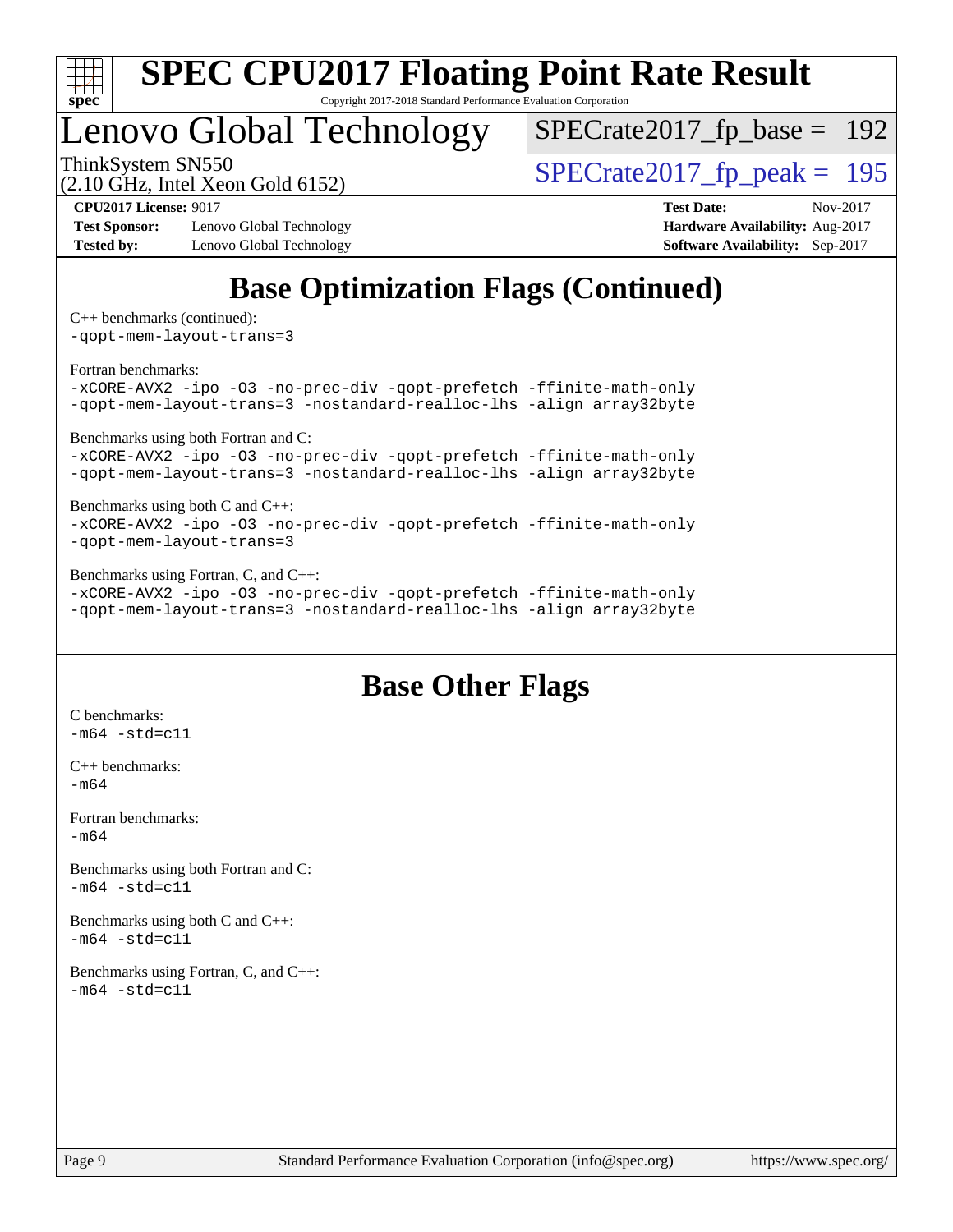

#### **[SPEC CPU2017 Floating Point Rate Result](http://www.spec.org/auto/cpu2017/Docs/result-fields.html#SPECCPU2017FloatingPointRateResult)** Copyright 2017-2018 Standard Performance Evaluation Corporation

# Lenovo Global Technology

[SPECrate2017\\_fp\\_base =](http://www.spec.org/auto/cpu2017/Docs/result-fields.html#SPECrate2017fpbase) 192

(2.10 GHz, Intel Xeon Gold 6152)

ThinkSystem SN550<br>  $(2.10 \text{ GHz})$  Intel Xeon Gold 6152)

**[Test Sponsor:](http://www.spec.org/auto/cpu2017/Docs/result-fields.html#TestSponsor)** Lenovo Global Technology **[Hardware Availability:](http://www.spec.org/auto/cpu2017/Docs/result-fields.html#HardwareAvailability)** Aug-2017 **[Tested by:](http://www.spec.org/auto/cpu2017/Docs/result-fields.html#Testedby)** Lenovo Global Technology **[Software Availability:](http://www.spec.org/auto/cpu2017/Docs/result-fields.html#SoftwareAvailability)** Sep-2017

**[CPU2017 License:](http://www.spec.org/auto/cpu2017/Docs/result-fields.html#CPU2017License)** 9017 **[Test Date:](http://www.spec.org/auto/cpu2017/Docs/result-fields.html#TestDate)** Nov-2017

### **[Peak Compiler Invocation](http://www.spec.org/auto/cpu2017/Docs/result-fields.html#PeakCompilerInvocation)**

[C benchmarks:](http://www.spec.org/auto/cpu2017/Docs/result-fields.html#Cbenchmarks)

[icc](http://www.spec.org/cpu2017/results/res2017q4/cpu2017-20171114-00681.flags.html#user_CCpeak_intel_icc_18.0_66fc1ee009f7361af1fbd72ca7dcefbb700085f36577c54f309893dd4ec40d12360134090235512931783d35fd58c0460139e722d5067c5574d8eaf2b3e37e92)

[C++ benchmarks](http://www.spec.org/auto/cpu2017/Docs/result-fields.html#CXXbenchmarks): [icpc](http://www.spec.org/cpu2017/results/res2017q4/cpu2017-20171114-00681.flags.html#user_CXXpeak_intel_icpc_18.0_c510b6838c7f56d33e37e94d029a35b4a7bccf4766a728ee175e80a419847e808290a9b78be685c44ab727ea267ec2f070ec5dc83b407c0218cded6866a35d07)

[Fortran benchmarks:](http://www.spec.org/auto/cpu2017/Docs/result-fields.html#Fortranbenchmarks) [ifort](http://www.spec.org/cpu2017/results/res2017q4/cpu2017-20171114-00681.flags.html#user_FCpeak_intel_ifort_18.0_8111460550e3ca792625aed983ce982f94888b8b503583aa7ba2b8303487b4d8a21a13e7191a45c5fd58ff318f48f9492884d4413fa793fd88dd292cad7027ca)

[Benchmarks using both Fortran and C:](http://www.spec.org/auto/cpu2017/Docs/result-fields.html#BenchmarksusingbothFortranandC) [ifort](http://www.spec.org/cpu2017/results/res2017q4/cpu2017-20171114-00681.flags.html#user_CC_FCpeak_intel_ifort_18.0_8111460550e3ca792625aed983ce982f94888b8b503583aa7ba2b8303487b4d8a21a13e7191a45c5fd58ff318f48f9492884d4413fa793fd88dd292cad7027ca) [icc](http://www.spec.org/cpu2017/results/res2017q4/cpu2017-20171114-00681.flags.html#user_CC_FCpeak_intel_icc_18.0_66fc1ee009f7361af1fbd72ca7dcefbb700085f36577c54f309893dd4ec40d12360134090235512931783d35fd58c0460139e722d5067c5574d8eaf2b3e37e92)

[Benchmarks using both C and C++](http://www.spec.org/auto/cpu2017/Docs/result-fields.html#BenchmarksusingbothCandCXX): [icpc](http://www.spec.org/cpu2017/results/res2017q4/cpu2017-20171114-00681.flags.html#user_CC_CXXpeak_intel_icpc_18.0_c510b6838c7f56d33e37e94d029a35b4a7bccf4766a728ee175e80a419847e808290a9b78be685c44ab727ea267ec2f070ec5dc83b407c0218cded6866a35d07) [icc](http://www.spec.org/cpu2017/results/res2017q4/cpu2017-20171114-00681.flags.html#user_CC_CXXpeak_intel_icc_18.0_66fc1ee009f7361af1fbd72ca7dcefbb700085f36577c54f309893dd4ec40d12360134090235512931783d35fd58c0460139e722d5067c5574d8eaf2b3e37e92)

[Benchmarks using Fortran, C, and C++:](http://www.spec.org/auto/cpu2017/Docs/result-fields.html#BenchmarksusingFortranCandCXX) [icpc](http://www.spec.org/cpu2017/results/res2017q4/cpu2017-20171114-00681.flags.html#user_CC_CXX_FCpeak_intel_icpc_18.0_c510b6838c7f56d33e37e94d029a35b4a7bccf4766a728ee175e80a419847e808290a9b78be685c44ab727ea267ec2f070ec5dc83b407c0218cded6866a35d07) [icc](http://www.spec.org/cpu2017/results/res2017q4/cpu2017-20171114-00681.flags.html#user_CC_CXX_FCpeak_intel_icc_18.0_66fc1ee009f7361af1fbd72ca7dcefbb700085f36577c54f309893dd4ec40d12360134090235512931783d35fd58c0460139e722d5067c5574d8eaf2b3e37e92) [ifort](http://www.spec.org/cpu2017/results/res2017q4/cpu2017-20171114-00681.flags.html#user_CC_CXX_FCpeak_intel_ifort_18.0_8111460550e3ca792625aed983ce982f94888b8b503583aa7ba2b8303487b4d8a21a13e7191a45c5fd58ff318f48f9492884d4413fa793fd88dd292cad7027ca)

### **[Peak Portability Flags](http://www.spec.org/auto/cpu2017/Docs/result-fields.html#PeakPortabilityFlags)**

Same as Base Portability Flags

# **[Peak Optimization Flags](http://www.spec.org/auto/cpu2017/Docs/result-fields.html#PeakOptimizationFlags)**

[C benchmarks](http://www.spec.org/auto/cpu2017/Docs/result-fields.html#Cbenchmarks):

 519.lbm\_r: [-prof-gen](http://www.spec.org/cpu2017/results/res2017q4/cpu2017-20171114-00681.flags.html#user_peakPASS1_CFLAGSPASS1_LDFLAGS519_lbm_r_prof_gen_5aa4926d6013ddb2a31985c654b3eb18169fc0c6952a63635c234f711e6e63dd76e94ad52365559451ec499a2cdb89e4dc58ba4c67ef54ca681ffbe1461d6b36)(pass 1) [-prof-use](http://www.spec.org/cpu2017/results/res2017q4/cpu2017-20171114-00681.flags.html#user_peakPASS2_CFLAGSPASS2_LDFLAGS519_lbm_r_prof_use_1a21ceae95f36a2b53c25747139a6c16ca95bd9def2a207b4f0849963b97e94f5260e30a0c64f4bb623698870e679ca08317ef8150905d41bd88c6f78df73f19)(pass 2) [-ipo](http://www.spec.org/cpu2017/results/res2017q4/cpu2017-20171114-00681.flags.html#user_peakPASS1_COPTIMIZEPASS2_COPTIMIZE519_lbm_r_f-ipo) [-xCORE-AVX2](http://www.spec.org/cpu2017/results/res2017q4/cpu2017-20171114-00681.flags.html#user_peakPASS2_COPTIMIZE519_lbm_r_f-xCORE-AVX2) [-O3](http://www.spec.org/cpu2017/results/res2017q4/cpu2017-20171114-00681.flags.html#user_peakPASS1_COPTIMIZEPASS2_COPTIMIZE519_lbm_r_f-O3) [-no-prec-div](http://www.spec.org/cpu2017/results/res2017q4/cpu2017-20171114-00681.flags.html#user_peakPASS1_COPTIMIZEPASS2_COPTIMIZE519_lbm_r_f-no-prec-div) [-qopt-prefetch](http://www.spec.org/cpu2017/results/res2017q4/cpu2017-20171114-00681.flags.html#user_peakPASS1_COPTIMIZEPASS2_COPTIMIZE519_lbm_r_f-qopt-prefetch) [-ffinite-math-only](http://www.spec.org/cpu2017/results/res2017q4/cpu2017-20171114-00681.flags.html#user_peakPASS1_COPTIMIZEPASS2_COPTIMIZE519_lbm_r_f_finite_math_only_cb91587bd2077682c4b38af759c288ed7c732db004271a9512da14a4f8007909a5f1427ecbf1a0fb78ff2a814402c6114ac565ca162485bbcae155b5e4258871) [-qopt-mem-layout-trans=3](http://www.spec.org/cpu2017/results/res2017q4/cpu2017-20171114-00681.flags.html#user_peakPASS1_COPTIMIZEPASS2_COPTIMIZE519_lbm_r_f-qopt-mem-layout-trans_de80db37974c74b1f0e20d883f0b675c88c3b01e9d123adea9b28688d64333345fb62bc4a798493513fdb68f60282f9a726aa07f478b2f7113531aecce732043) 538.imagick\_r: [-xCORE-AVX2](http://www.spec.org/cpu2017/results/res2017q4/cpu2017-20171114-00681.flags.html#user_peakCOPTIMIZE538_imagick_r_f-xCORE-AVX2) [-ipo](http://www.spec.org/cpu2017/results/res2017q4/cpu2017-20171114-00681.flags.html#user_peakCOPTIMIZE538_imagick_r_f-ipo) [-O3](http://www.spec.org/cpu2017/results/res2017q4/cpu2017-20171114-00681.flags.html#user_peakCOPTIMIZE538_imagick_r_f-O3) [-no-prec-div](http://www.spec.org/cpu2017/results/res2017q4/cpu2017-20171114-00681.flags.html#user_peakCOPTIMIZE538_imagick_r_f-no-prec-div) [-qopt-prefetch](http://www.spec.org/cpu2017/results/res2017q4/cpu2017-20171114-00681.flags.html#user_peakCOPTIMIZE538_imagick_r_f-qopt-prefetch) [-ffinite-math-only](http://www.spec.org/cpu2017/results/res2017q4/cpu2017-20171114-00681.flags.html#user_peakCOPTIMIZE538_imagick_r_f_finite_math_only_cb91587bd2077682c4b38af759c288ed7c732db004271a9512da14a4f8007909a5f1427ecbf1a0fb78ff2a814402c6114ac565ca162485bbcae155b5e4258871) [-qopt-mem-layout-trans=3](http://www.spec.org/cpu2017/results/res2017q4/cpu2017-20171114-00681.flags.html#user_peakCOPTIMIZE538_imagick_r_f-qopt-mem-layout-trans_de80db37974c74b1f0e20d883f0b675c88c3b01e9d123adea9b28688d64333345fb62bc4a798493513fdb68f60282f9a726aa07f478b2f7113531aecce732043) 544.nab\_r: Same as 519.lbm\_r [C++ benchmarks:](http://www.spec.org/auto/cpu2017/Docs/result-fields.html#CXXbenchmarks) [-prof-gen](http://www.spec.org/cpu2017/results/res2017q4/cpu2017-20171114-00681.flags.html#user_CXXpeak_prof_gen_5aa4926d6013ddb2a31985c654b3eb18169fc0c6952a63635c234f711e6e63dd76e94ad52365559451ec499a2cdb89e4dc58ba4c67ef54ca681ffbe1461d6b36)(pass 1) [-prof-use](http://www.spec.org/cpu2017/results/res2017q4/cpu2017-20171114-00681.flags.html#user_CXXpeak_prof_use_1a21ceae95f36a2b53c25747139a6c16ca95bd9def2a207b4f0849963b97e94f5260e30a0c64f4bb623698870e679ca08317ef8150905d41bd88c6f78df73f19)(pass 2) [-ipo](http://www.spec.org/cpu2017/results/res2017q4/cpu2017-20171114-00681.flags.html#user_CXXpeak_f-ipo) [-xCORE-AVX2](http://www.spec.org/cpu2017/results/res2017q4/cpu2017-20171114-00681.flags.html#user_CXXpeak_f-xCORE-AVX2) [-O3](http://www.spec.org/cpu2017/results/res2017q4/cpu2017-20171114-00681.flags.html#user_CXXpeak_f-O3) [-no-prec-div](http://www.spec.org/cpu2017/results/res2017q4/cpu2017-20171114-00681.flags.html#user_CXXpeak_f-no-prec-div) [-qopt-prefetch](http://www.spec.org/cpu2017/results/res2017q4/cpu2017-20171114-00681.flags.html#user_CXXpeak_f-qopt-prefetch) [-ffinite-math-only](http://www.spec.org/cpu2017/results/res2017q4/cpu2017-20171114-00681.flags.html#user_CXXpeak_f_finite_math_only_cb91587bd2077682c4b38af759c288ed7c732db004271a9512da14a4f8007909a5f1427ecbf1a0fb78ff2a814402c6114ac565ca162485bbcae155b5e4258871) [-qopt-mem-layout-trans=3](http://www.spec.org/cpu2017/results/res2017q4/cpu2017-20171114-00681.flags.html#user_CXXpeak_f-qopt-mem-layout-trans_de80db37974c74b1f0e20d883f0b675c88c3b01e9d123adea9b28688d64333345fb62bc4a798493513fdb68f60282f9a726aa07f478b2f7113531aecce732043) [Fortran benchmarks](http://www.spec.org/auto/cpu2017/Docs/result-fields.html#Fortranbenchmarks): **(Continued on next page)**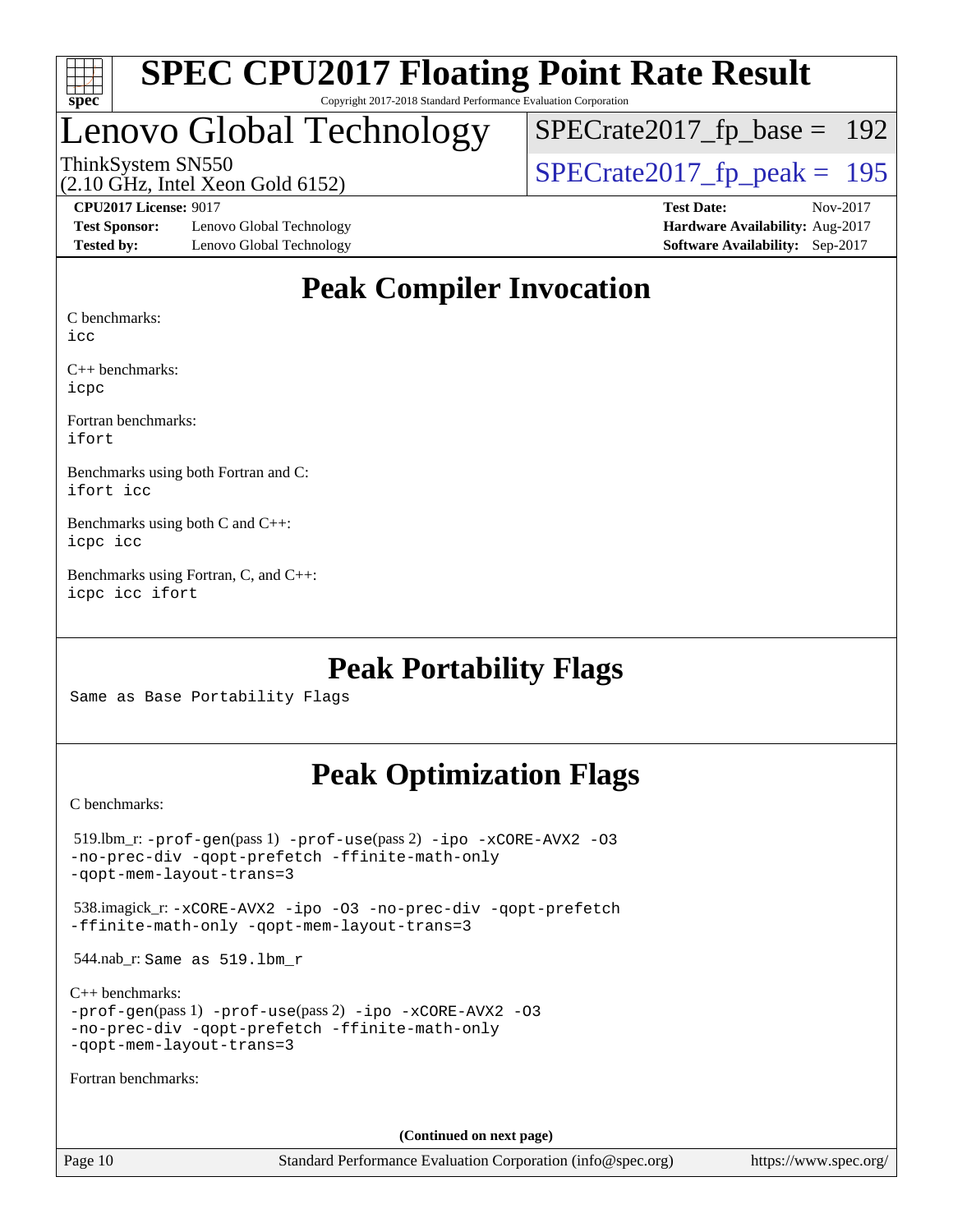

Copyright 2017-2018 Standard Performance Evaluation Corporation

# enovo Global Technology

ThinkSystem SN550<br>  $\frac{10.047 \text{ J} \cdot \text{m/s}}{2.10 \text{ GHz}}$  [SPECrate2017\\_fp\\_peak =](http://www.spec.org/auto/cpu2017/Docs/result-fields.html#SPECrate2017fppeak) 195 [SPECrate2017\\_fp\\_base =](http://www.spec.org/auto/cpu2017/Docs/result-fields.html#SPECrate2017fpbase) 192

(2.10 GHz, Intel Xeon Gold 6152)

**[Test Sponsor:](http://www.spec.org/auto/cpu2017/Docs/result-fields.html#TestSponsor)** Lenovo Global Technology **[Hardware Availability:](http://www.spec.org/auto/cpu2017/Docs/result-fields.html#HardwareAvailability)** Aug-2017 **[Tested by:](http://www.spec.org/auto/cpu2017/Docs/result-fields.html#Testedby)** Lenovo Global Technology **[Software Availability:](http://www.spec.org/auto/cpu2017/Docs/result-fields.html#SoftwareAvailability)** Sep-2017

**[CPU2017 License:](http://www.spec.org/auto/cpu2017/Docs/result-fields.html#CPU2017License)** 9017 **[Test Date:](http://www.spec.org/auto/cpu2017/Docs/result-fields.html#TestDate)** Nov-2017

# **[Peak Optimization Flags \(Continued\)](http://www.spec.org/auto/cpu2017/Docs/result-fields.html#PeakOptimizationFlags)**

```
(info@spec.org)https://www.spec.org/
  503.bwaves_r: -xCORE-AVX2 -ipo -O3 -no-prec-div -qopt-prefetch
-ffinite-math-only -qopt-mem-layout-trans=3
-nostandard-realloc-lhs -align array32byte
  549.fotonik3d_r: Same as 503.bwaves_r
  554.roms_r: -prof-gen(pass 1) -prof-use(pass 2) -ipo -xCORE-AVX2 -O3
-no-prec-div -qopt-prefetch -ffinite-math-only
-qopt-mem-layout-trans=3 -nostandard-realloc-lhs
-align array32byte
Benchmarks using both Fortran and C: 
-prof-gen(pass 1) -prof-use(pass 2) -ipo -xCORE-AVX2 -O3
-no-prec-div -qopt-prefetch -ffinite-math-only
-qopt-mem-layout-trans=3 -nostandard-realloc-lhs -align array32byte
Benchmarks using both C and C++: 
-prof-gen(pass 1) -prof-use(pass 2) -ipo -xCORE-AVX2 -O3
-no-prec-div -qopt-prefetch -ffinite-math-only
-qopt-mem-layout-trans=3
Benchmarks using Fortran, C, and C++: 
-prof-gen(pass 1) -prof-use(pass 2) -ipo -xCORE-AVX2 -O3
-no-prec-div -qopt-prefetch -ffinite-math-only
-qopt-mem-layout-trans=3 -nostandard-realloc-lhs -align array32byte
                                 Peak Other Flags
C benchmarks: 
-m64 - std= c11C++ benchmarks: 
-m64Fortran benchmarks: 
-m64
Benchmarks using both Fortran and C: 
-m64 - std= c11Benchmarks using both C and C++: 
-m64 - std= c11(Continued on next page)
```